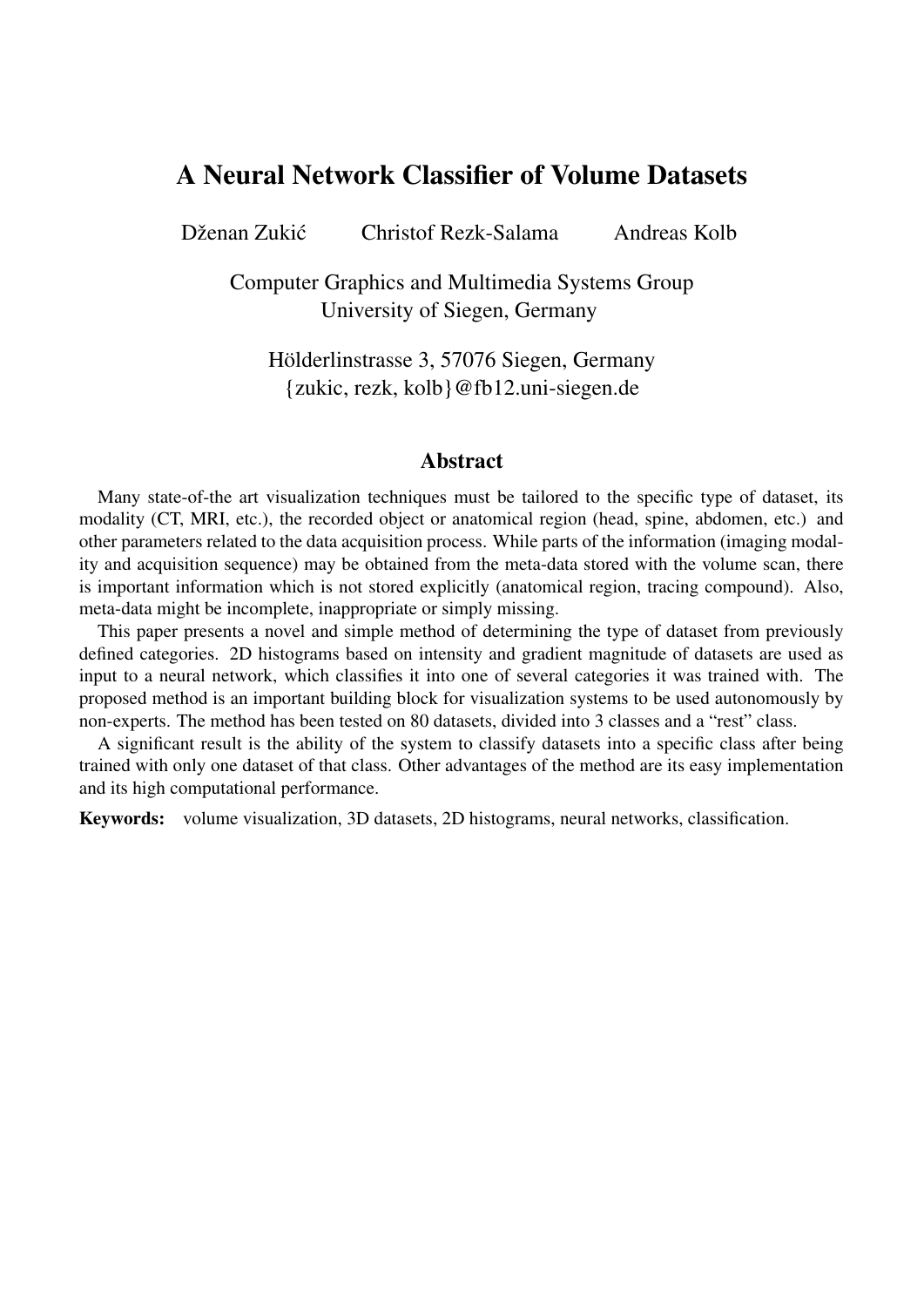## 1 Introduction

Volume visualization techniques have seen a tremendous evolution within the past years. Nevertheless, the users of volume visualization systems, which are mainly physicians or other domain scientists with only marginal knowledge about the technical aspects of volume rendering, still report problems with respect to usability. The overall aim of current research in the field of volume visualization is to build an interactive rendering system which can be used autonomously by non-experts.

Recent advances in the field of user interfaces for volume visualization, such as [\[11\]](#page-9-0) and [\[12\]](#page-9-1) have shown that semantic models may be tailored to the specific visualization process and the type of data in order to meet these requirements. The semantic information is built upon a priori knowledge about the important structures contained in the dataset to be visualized. A flexible visualization system must thus contain a high number of different semantic models for the huge variety of different examination procedures.

An important building block for an effective volume rendering framework is a classification technique which detects the type of dataset in use and automatically applies a specific semantic model or visualization technique. For example, some methods are created specifically for visualizing MRI scans of the spine or CT scans of the head, and those methods rely on the actual dataset being of that type (i.e. its modality and its anatomical region).

The prior knowledge required for selecting an appropriate visualization technique includes imaging modality, acquisition sequence, anatomical region, as well as other parameters such as chemical tracing compound. That is beyond the information stored in the file system or the meta-data, therefore we propose a technique which classifies the datasets using a neural network which operates on statistical information, i.e. on histograms of the 3D data itself.

The remainder of the paper is structured as follows: In the next section we review related work important to our paper. Section [3](#page-2-0) describes our proposed method for automatic classification of 3D datasets. In Section [4](#page-5-0) we describe the test environment our solution was integrated in. Section [5](#page-6-0) presents and discusses the results of our approach and Section [6](#page-8-0) concludes the paper.

For unfamiliar readers, a nice (and relatively short) introduction to feed-forward neural networks is presented by Svozil et al. [\[14\]](#page-9-2).

#### 2 Related work

The 2D histogram based on intensity and gradient magnitude was introduced in a seminal paper by Kindlmann and Durkin [\[7\]](#page-9-3), and extended to multi-dimensional transfer functions by Kniss et al. [\[8\]](#page-9-4). Lundström et al. [\[10\]](#page-9-5) introduced local histograms, which utilize a priori knowledge about spatial relationships to automatically differentiate between different tissue types. Šereda et al. [\[16\]](#page-9-6) introduced the LH histogram to classify material boundaries.

Tzeng et al. [\[15\]](#page-9-7) suggest an interactive visualization system which allows the user to mark regions of interest by roughly painting the boundaries on a few slice images. During painting, the marked regions are used to train a neural network for multi-dimensional classification. Del Rio et al. adapt this approach to specify transfer functions in an augmented reality environment for medical applications [\[5\]](#page-8-1). Zhang et al. [\[17\]](#page-9-8) apply general regression neural networks to classify each point of a dataset into a certain class. This information is later used for assigning optical properties (e.g. color). Cerquides et al. [\[2\]](#page-8-2) use different methods to classify each point of a dataset. They use this classification information later to assign optical properties to voxels. While these approaches utilize neural networks to assign optical properties, the method presented here aims at classifying datasets into categories. The category information is subsequently used as an *a priori* knowledge to visualize the dataset.

Liu et al. [\[9\]](#page-9-9) classify CT scans of the brain into pathological classes (normal, blood, stroke) using a method firmly rooted in Bayes decision theory.

Serlie et al. [\[13\]](#page-9-10) also describe a 3D classification method, but their work is focused on material fractions, not on the whole dataset. They fit the arch model to the LH histogram, parame-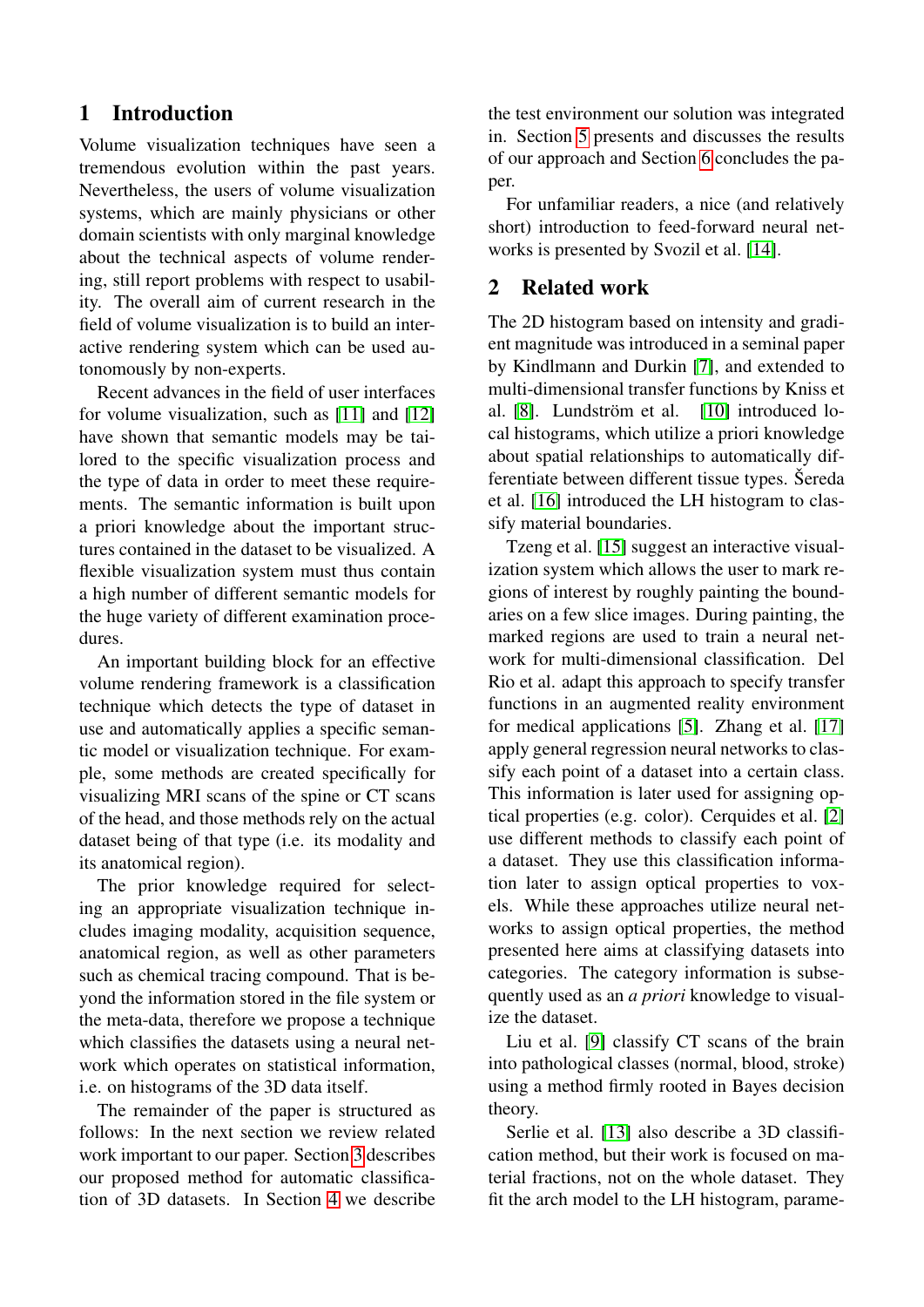terizing a single arch function by expected pure material intensities at opposite sides of the edge (L,H) and a scale parameter. As a peak in the LH-histogram represents one type of transition, the cluster membership is used to classify edge voxels as transition types.

Ankerst et al. [\[1\]](#page-8-3) conduct classification by using a quadratic form distance functions on a special type of histogram (shell and sector model) of the physical shape of the objects.

## <span id="page-2-0"></span>3 Automatic Classification of Volume Datasets

The method described in this paper was mostly inspired by [\[18\]](#page-9-11). In [\[18\]](#page-9-11), neural networks are used to position "primitives" on the 2D histogram in order to create transfer function aiming at an effective volume visualization. The method presented here is similar in the sense that it uses 2D histograms as inputs to neural networks.

One of the widely used visualization approaches of 3D data today is direct volume rendering [\[6\]](#page-8-4) by means of a 2D transfer function. 2D transfer functions are created in respect to the combined intensity/derivative histogram. Such histograms in turn may be viewed as grayscale images. All histograms of the same 3D dataset type (like different CT scans of the thorax) look similar to human observers. Likewise, histograms of different datasets types usually look noticeably different (see Fig. [1\)](#page-2-1). Our method stems from this fact.

Neural networks can easily be trained to approximate many unknown functions for which we have observations in the form of input-output combinations. That makes neural networks suitable for classifying input histograms into categories.

The straight-forward approach is to use the histogram pixels (normalized to the [0,1] range) as inputs to the neural network. On the output side, each output corresponds to one category. We take the outputs as representing the probability of the input to belong to the corresponding category. Thus we have a *k*-dimensional output for *k* categories. For example, assume that we

<span id="page-2-1"></span>

Figure 1: Some of the histograms. Each one of the first 3 rows represents one class. Histograms in the last two rows together represent the rest class.

have the following  $[0,1]$  $[0,1]$  $[0,1]$  normalized <sup>1</sup> outputs for some input:

$$
\left(\begin{array}{c}0,893456\\0,131899\\0,044582\end{array}\right)
$$

we interpret them as the probabilities of the input belonging to respective category (category one – 89%, category two – 13% and category three  $-4\%$ ). Notice that the actual outputs in general do not add up to 100%.

<span id="page-2-2"></span><sup>&</sup>lt;sup>1</sup>The activation function which is employed in the neural network we used produces outputs in the convenient range  $[0,1]$ , so no additional normalization is necessary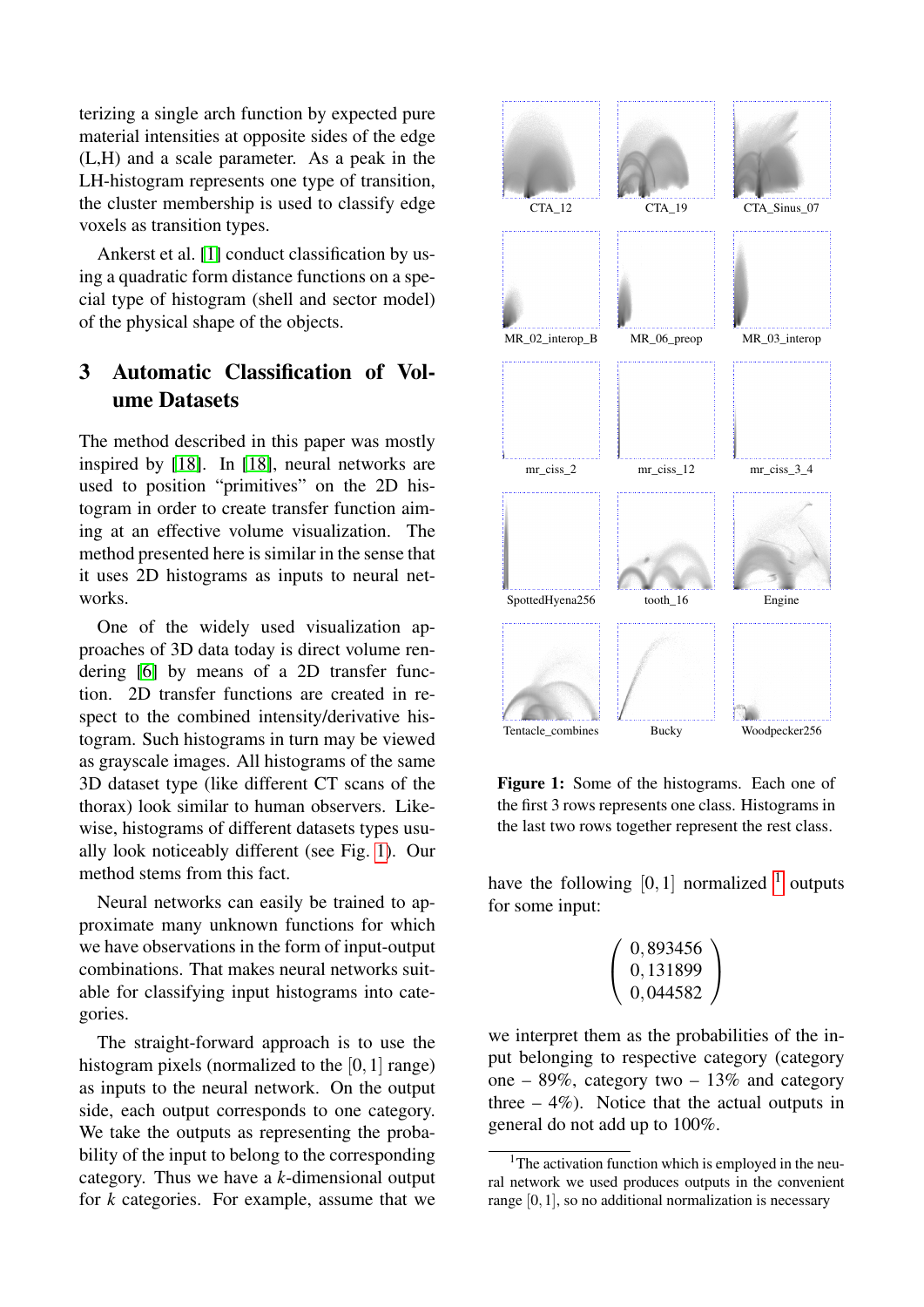In order to identify the most probable classification result, the output with maximum value is chosen. Therefore, this input would be classified as belonging to the category one. Fig. [3,](#page-4-0) [4](#page-4-1) and [5](#page-4-2) show actual outputs of a neural network (for easier discerning, descriptive names are given to the outputs).

A training sample consists of the histogram input and the desired output vector. In the desired output vector, only the correct output category has value 1, while all the others have value  $\Omega$ .

In our implementation we chose the multilayer perceptron (MLP), a type of neural network which is capable of performing the required task. It is trained by the back-propagation algorithm. One major benefit of MLP is that additional outputs can be added fairly easily, while retaining the function of all the other outputs. Using some other types of neural networks a new neural network would have to be created and trained from scratch, wasting time whenever a new category is added. Furthermore, this would cause differently randomized initial weights, thus leading to slightly different results. In our version, we only need to add weights between the newly inserted neuron in the output layer and all neurons in the last hidden layer (see Fig. [2\)](#page-3-0).

<span id="page-3-0"></span>

Figure 2: Adding an output preserves existing weights. The neural network depicted here is a very small example (compared to real examples) suitable for graphical representation and explanation.

As feed-forward networks can approximate

any continuous real function with as little as 3 layers, we have only tested networks with 3 and 4 layers. Fewer number of layers can be compensated with a larger number of neurons in the hidden layer(s). Although some differences exist (see [\[3,](#page-8-5) [4\]](#page-8-6)), they are not relevant for this method (see Fig. [6\)](#page-5-1). All the results (except Fig. [6\)](#page-5-1) presented here are obtained using a 3 layer neural network.

#### 3.1 Modeling the Rest Class

There are two ways to deal with datasets that do not fall into any of the well-defined classes, i.e. the miscellaneous datasets. The first approach is to have a "rest class", to which all of these datasets are associated. The second approach assumes that elements from the rest class usually do not strongly activate any of the outputs, often having value of the maximum output around 0,5 (50%). So the second approach uses a threshold for successful classification: If the value of the maximum output is below that threshold, the dataset fails being classified into any of the welldefined classes and it is considered to be part of the rest class.

From a conceptual point of view, the threshold approach is independent from the rest-class approach, i.e. each of the concepts can be applied separately. From a practical point of view, both approaches are not completely independent: the better trained the rest class is, the less effect thresholding provides. Furthermore, providing a high amount of training samples to the rest class affects the reliability<sup>[2](#page-3-1)</sup> of the classification of the normal (well-defined) classes. If this is coupled with a high threshold, a lot of "false negatives" emerge (datasets misclassified as belonging to the rest class instead of a well-defined class). However, applying both approaches is beneficial for lower amounts of training samples for the rest class.

#### 3.2 Performance issues

If we directly use histogram pixels as the network's inputs, we have a large number of inputs, e.g. for a  $256*256$  histogram we get  $64K^3$  $64K^3$  in-

<span id="page-3-1"></span><sup>&</sup>lt;sup>2</sup>Reliability in this context is the value of the maximum output

<span id="page-3-2"></span><sup>&</sup>lt;sup>3</sup> prefixes K and M here mean  $2^{10}$  and  $2^{20}$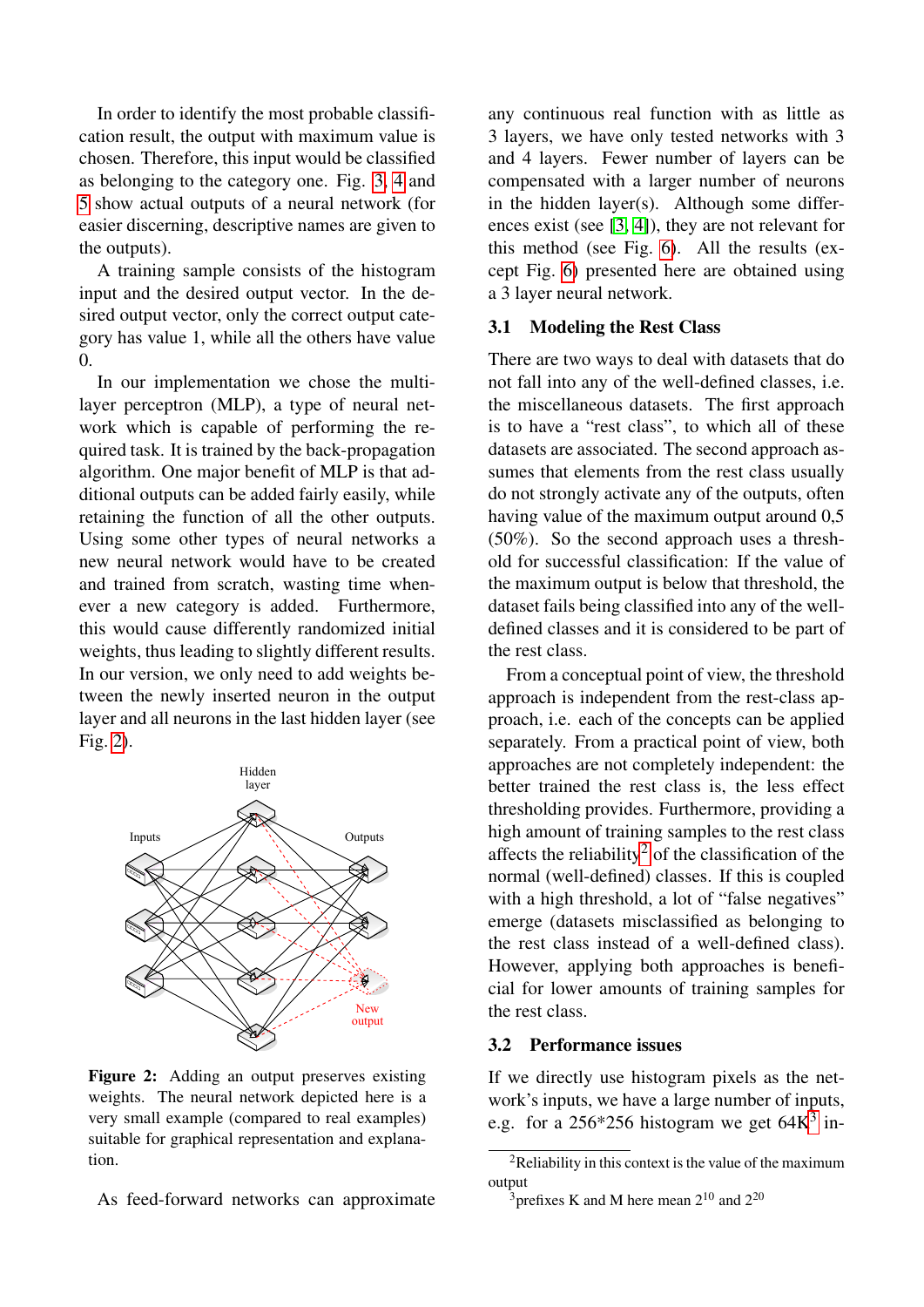<span id="page-4-0"></span>

Figure 3: Raw outputs of the network with the rest class approach ("default"). Trained with 1 sample per class. All charts in this paper have the same order of datasets as shown here.

<span id="page-4-1"></span>

Figure 4: Raw outputs of the network without the rest class. Trained with 1 sample per class.

<span id="page-4-2"></span>

Figure 5: Raw outputs of the network without the rest class. Trained with 3 samples per class.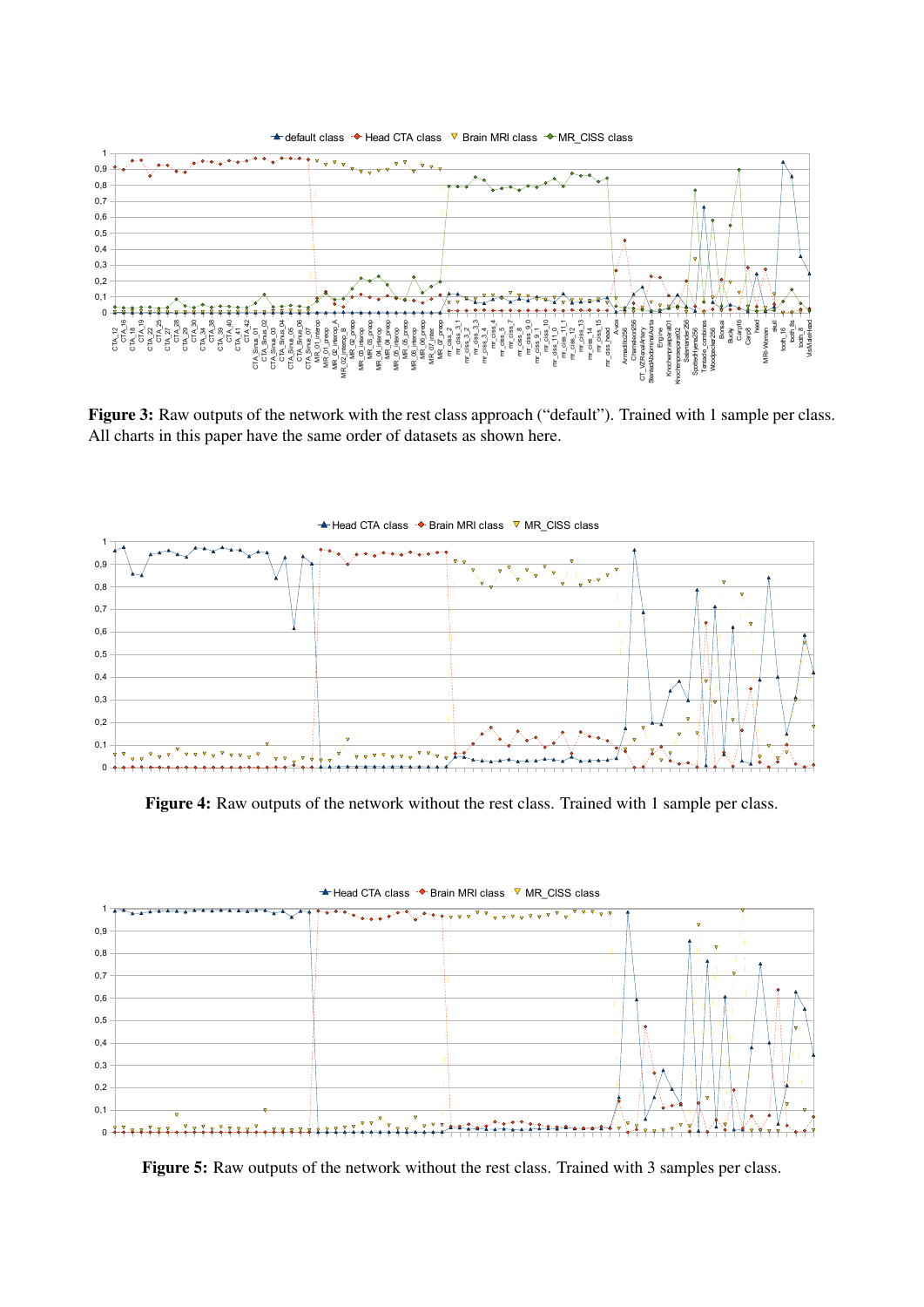<span id="page-5-1"></span>

Figure 6: Using 4-layer neural network does not significantly improve results. Only the value of the maximum output is shown for each dataset. Abbr.: ts/cl – training samples per class.

puts. If the second layer contains 64 neurons, the number of weights between 1st and 2nd layer is 4M. In our implementation, the weights are 32-bit floats, which leads to 16MB just for the storage of the weights between the 1*st* and the 2<sup>nd</sup> layer. The amount of weights between other layers is significantly smaller, due to the much lower number of neurons in these layers.

However, the overall memory consumption is relatively exhaustive. Furthermore, the training gets very slow, and an alternative persistent storage on a hard disk would not be convenient due to slow reading, writing and data transfer.



Figure 7: Size reduction. Upper left is the original 256x256, lower right is 8x8

Therefore, we incorporated a downscaling scheme for the histograms by rebinning. This does not only greatly reduce the required data, but it also significantly eliminates small details present in the histograms. For every dataset, their exact positions are always different, so they are only an obstacle for comparison purposes.

For simplicity, our implementation only allows reduction by factors that are powers of 2. That is:  $0 - no reduction$ ,  $1 - reduction$  to  $128x128$ , 2 – reduction to  $64x64$ , etc. Most of the tests have been conducted with reduction factor 3 (histogram size 32x32).

#### <span id="page-5-0"></span>4 Testing environment

The implementation of the described method is done in a visualization tool called Open-QVis. OpenQVis focuses on real-time visualization, relying on the features of modern graphics cards [\[6\]](#page-8-4).

OpenQVis has different "models" of transfer functions, which are used to visualize different types of 3D datasets. Examples are: CT angiography of the head, MRI scans of the spinal cord, MRI scans of the head, and so on. These models were considered as classes for our method.

OpenQVis allows the user to navigate to a model list and to choose one for the currently opened dataset. If the chosen model is not in the list of the output classes, a new output class is added to the neural network and the network is re-trained with this new training sample. If the chosen class is already present in the outputs, the network is re-trained with this new training sample included. If the histogram of the currently opened dataset exists among the training samples, the sample is updated to reflect the new user preference.

Saving training samples with the neural network data is required because each re-training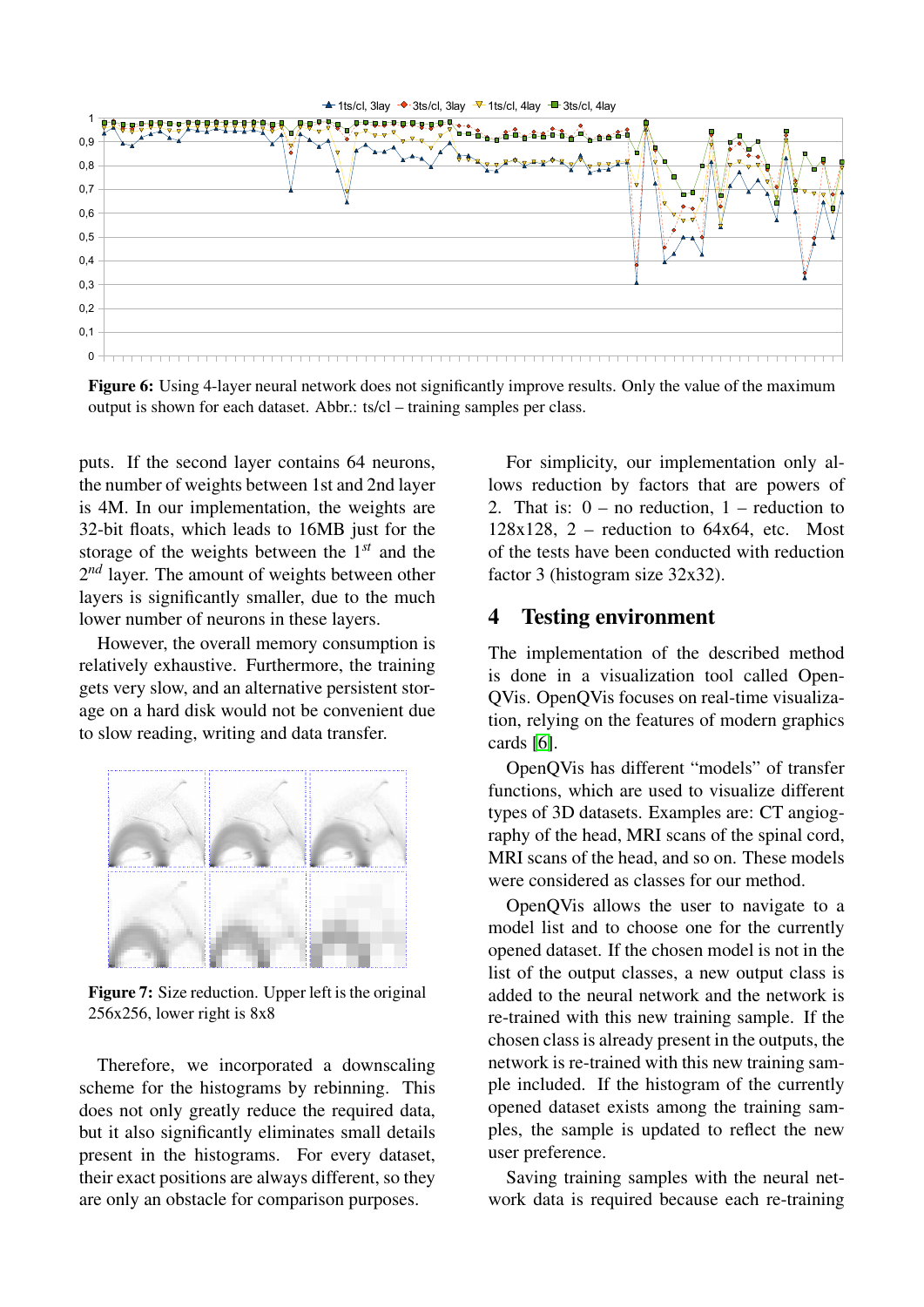consists of many epochs, and if only the newest sample is used the network gradually "forgets" previous samples, which is, of course, undesired. So, all saved samples are used for each epoch in the re-training process.

For testing purposes, we had three series available:

- 1. Computed tomography angiography of the head (CTA\_\*), 23 datasets
- 2. Magnetic resonance images of the head, both preoperative and inter-operative (MR\_\*), 15 datasets
- 3. Magnetic resonance constructive interference in the steady state, mostly scans of the spine (mr\_ciss\_\*), 19 datasets

Furthermore, we had 23 miscellaneous datasets (almost all freely available on the Internet). 2 of those datasets were synthetic (bucky and tentacle), generated directly from computer 3D models and not acquired by means of a scanning device.

This method can differentiate between cases within the same scanning modality. We tested this with available but confidential CTA heart datasets, which were clearly discernible from CTA head datasets.

### <span id="page-6-0"></span>5 Results

The classification based on our neural network approach takes, depending on histogram reduction factor, mere microseconds. The training takes milliseconds for the reduction factor 4 and below. The training for the reduction factor 3 takes noticeable fractions of a second (0,2s to 0,6s) in our tests, and for the reduction factor 2 it takes seconds (3-10 seconds). The training time variations result from the termination condition. We set the condition  $MSE^4<0,003$  $MSE^4<0,003$  $MSE^4<0,003$  which was nearly almost met before the maximum number of epochs was reached.

The reliability of classification is directly associated with the reduction factor. As seen on Fig. [8,](#page-7-0) the reliability decreases as the histogram size decreases.

The choice of the dataset which is used to represent a class influences the results to some degree (see Fig. [9\)](#page-7-1). This influence affects the classification outcome only in the miscellaneous group, i.e. the rest class. Choosing an averagelooking histogram for the training, or average and extremes in a case of more training samples per class, results in a higher reliability of the classification and in more uniform output values across all datasets of that class.

A slight variation of the results with respect to the initial randomization of the neural network exists, but is negligible. After training the network with one sample of each type, the average difference in outputs (due to different initial weights) is around 1%. The maximum for any dataset is 5%. These differences get smaller with a greater number of training samples.

With the rest-class approach, all of the misclassifications occur in the miscellaneous group (see Tab. [1\)](#page-8-7). This means, for example, that no CTA is classified as anything else other than CTA. Only datasets from the miscellaneous group are wrongly classified as something else (CTA, MR, or mr\_ciss). This is true even if the neural network is trained with only one sample of each type.

The thresholding approach has a lower amount of misclassifications in the miscellaneous group, but it misclassifies some datasets of the other classes ("false negatives").

From Fig. [3,](#page-4-0) [4,](#page-4-1) [5](#page-4-2) and Tab. [1](#page-8-7) it can be easily concluded that the threshold is a tweaking parameter. Therefore, it should be set high only in specific situations, and in most cases it should be set to a more conservative value (50%-70%).

Training with multiple datasets of specific classes improves the reliability. Training with multiple datasets of the rest class lowers misclassification rate (see Fig. [10\)](#page-7-2).

An alternative method for classifying 3D datasets would be to use a downscaled version of the dataset itself instead of the 2D histogram as input to the neural network. This alternative, however, would strongly incorporate geometric aspects, like the individual orientation of the recorded specimen into the classification process. As a result, the training phase would become more difficult, more training samples

<span id="page-6-1"></span> $4MSE = Mean$  Squared Error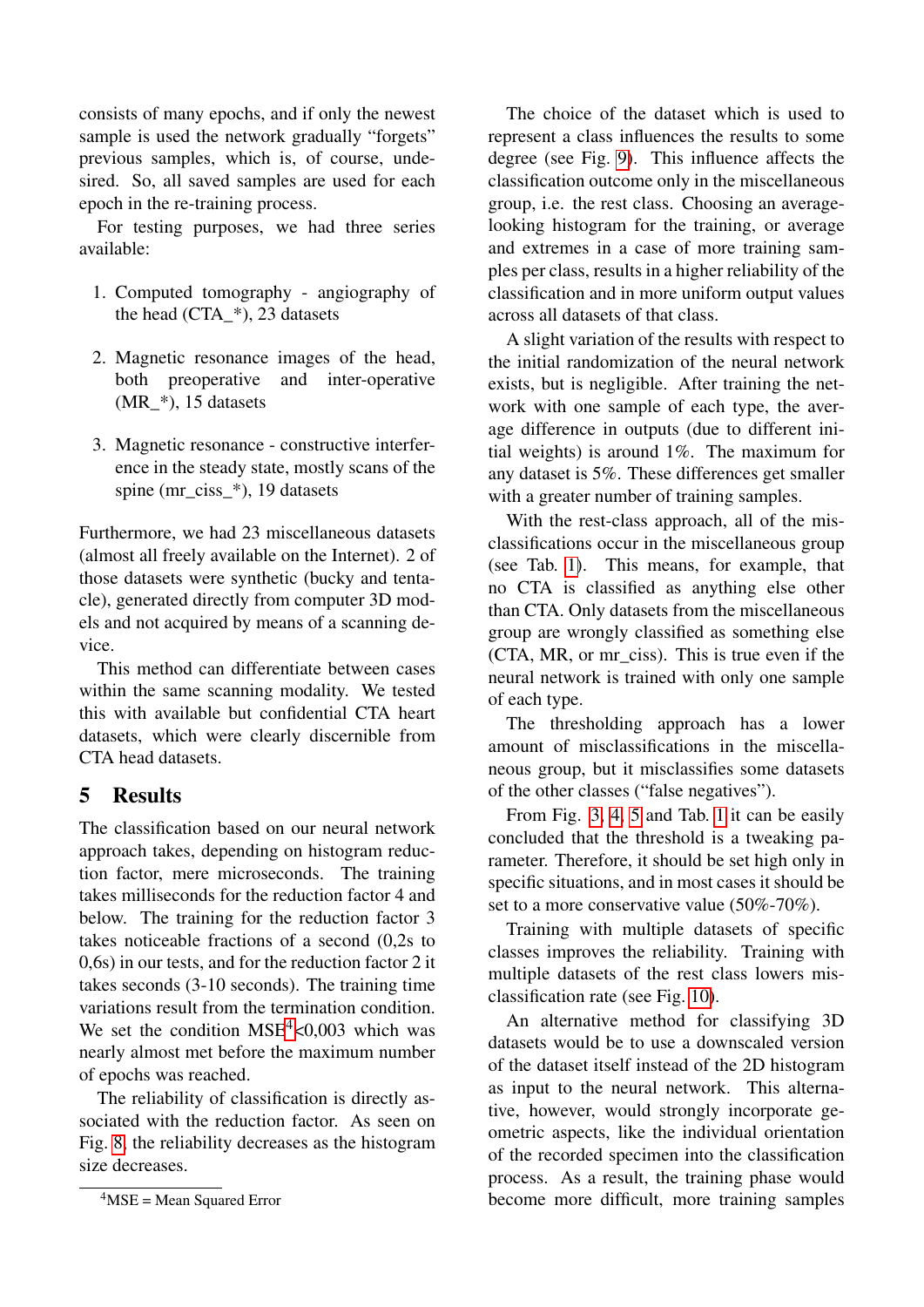<span id="page-7-0"></span>

Figure 8: Downscaling the histogram images on the input side of the neural network reduces it's reliability and, in extreme cases, disables the neural network from delineating datasets. Only values of correct outputs are shown – if desired classification for some dataset is "default", value of default output is shown even if it is the lowest-valued output (such case is a misclassification).

<span id="page-7-1"></span>

Figure 9: Choosing different datasets for training the neural network influences the results. Trained with 1 sample per class. Only values of correct outputs are shown.

<span id="page-7-2"></span>

Figure 10: Increasing the amount of training samples improves the results. Only values of correct outputs are shown.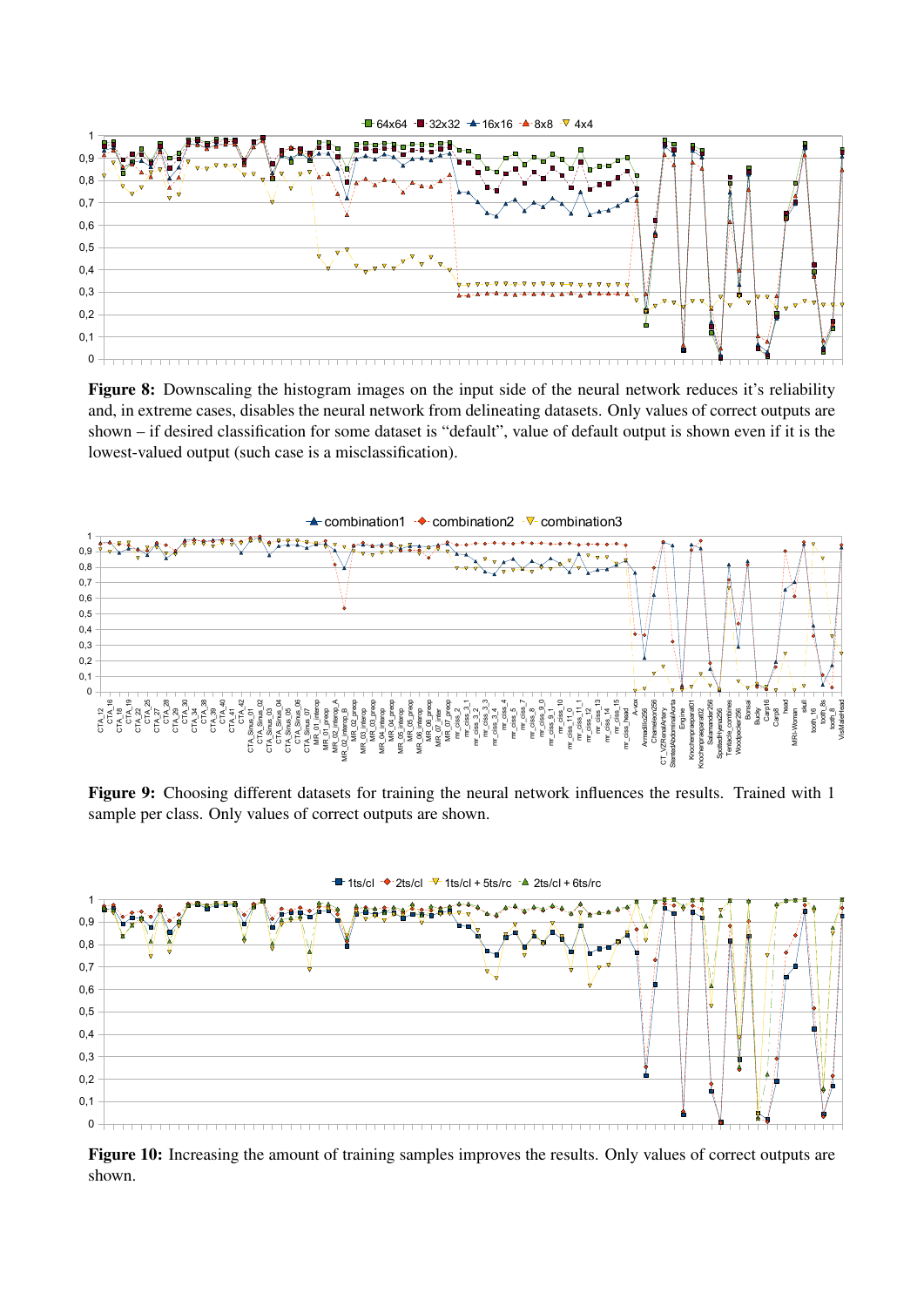<span id="page-8-7"></span>

| Approach/Setup                           | Misclassification rate  |                         |
|------------------------------------------|-------------------------|-------------------------|
|                                          | some $\rightarrow$ rest | rest $\rightarrow$ some |
| no rest class, no threshold              | $\mathbf{\Omega}$       | all(23)                 |
| with rest class, 1 ts/cl                 | $\theta$                | $15 - 20$               |
| with rest class, 2 ts/cl                 | 0                       | $10 - 15$               |
| with rc, 2 ts/wdc and 6 ts/rc            | 0                       | $3-5$                   |
| no rest class, threshold 50%             | 0                       | $10 - 15$               |
| no rest class, threshold 70%             | $0-1$                   | $5-10$                  |
| no rc, threshold 90%, 1 ts/cl            | $20 - 25$               | $1 - 2$                 |
| no rc, threshold 90%, 2 ts/cl            |                         | $3-5$                   |
| w. rc, threshold $50\%$ , 1 ts/cl        | 0                       | $5 - 15$                |
| w. rc. threshold $70\%$ . 1 ts/cl        | $0 - 5$                 | $2 - 10$                |
| w. rc, threshold $90\%$ , 1 ts/cl        | $25 - 30$               | $0 - 2$                 |
| w. rc, threshold $90\%$ , 2 ts/cl        | $0 - 5$                 | $0 - 2$                 |
| w. rc, th. $90\%$ , 2 ts/wdc and 6 ts/rc | $5 - 10$                | $\theta$                |

Table 1: Comparison of misclassification rates for different setups of the classifier. If not specified, the classification has been performed using varying parameters in terms of number of training samples per class (for some setups) or choice of datasets used for training, resulting in slightly different misclassification rates. "rest  $\rightarrow$  some" means that a member of the rest class was wrongly classified as a member of a "well-defined class". Abbreviations:  $w_{-}$  – with, ts – training sample(s), cl – class, rc – rest class, wdc – well-defined class, th. – threshold.

would be required, and the number of input nodes will increase considerably to achieve a robustness comparable to the described histogram method.

### <span id="page-8-0"></span>6 Conclusion

We have presented a robust technique to automatically classify 3D volume datasets according to the acquisition sequence, the recorded specimen and sequence-related parameters. The fact that only one training sample of certain type is sufficient<sup>[5](#page-8-8)</sup> to properly classify all the other datasets of the same type is remarkable. Depending in what type of visualization system this method is used, the end user might not need to know anything about it.

Depending on the amount of information about the data and the application scenario, the architecture of the neural network can be adapted to better suite typical use cases (we took a general approach here).

Majority of misclassifications are caused by the datasets belonging to the miscellaneous group. As researchers, we had many different miscellaneous datasets readily available. However, in production systems number of datasets in the rest class should be comparably smaller, thus making this method more appropriate.

An additional advantage of this method is its easy implementation. Successful implementations may be based on one of the many free neural network implementations around (for example, on SourceForge). As a result, the benefits of including this method in a production visualization system (if suitable) will easily outweigh the implementation costs.

### References

- <span id="page-8-3"></span>[1] M. Ankerst, G. Kastenmüller, H.-P. Kriegel, and T. Seidl. 3D shape histograms for similarity search and classification in spatial databases. In *Proc. of the 6th Int. Symposium on Advances in Spatial Databases (SSD)*, pages 207–226, London, UK, 1999. Springer-Verlag.
- <span id="page-8-2"></span>[2] J. Cerquides, M. López-Sánchez, S. Ontañón, E. Puertas, A. Puig, O. Pujol, and D. Tost. Classification algorithms for biomedical volume datasets. In *Current Topics in Artificial Intelligence*, volume 4177/2006 of *Lecture Notes in Computer Science*, chapter 16, pages 143–152. Springer, 2006.
- <span id="page-8-5"></span>[3] D. L. Chester. Why two hidden layers are better than one. In *Int. Joint Conference on Neural Networks (Washington DC), Lawrence Erlbaum Associates*, pages 265–268, Jan 1990.
- <span id="page-8-6"></span>[4] J. de Villiers and E. Barnard. Backpropagation neural nets with one and two hidden layers. *IEEE Trans. on Neural Networks*, 4(1):136–141, Jan 1992.
- <span id="page-8-1"></span>[5] A. del Río, J. Fischer, M. Köbele, D. Bartz, and W. Straßer. Augmented Reality Interaction for Semiautomatic Volume Classification. In E. Kjems and R. Blach, editors, *Eurographics Workshop on Virtual Environments (EGVE)*, pages 113–120, Aalborg, Denmark, 2005. Eurographics Association.
- <span id="page-8-4"></span>[6] M. Hadwiger, J. M. Kniss, C. Rezk-

<span id="page-8-8"></span><sup>&</sup>lt;sup>5</sup>with the rest-class approach